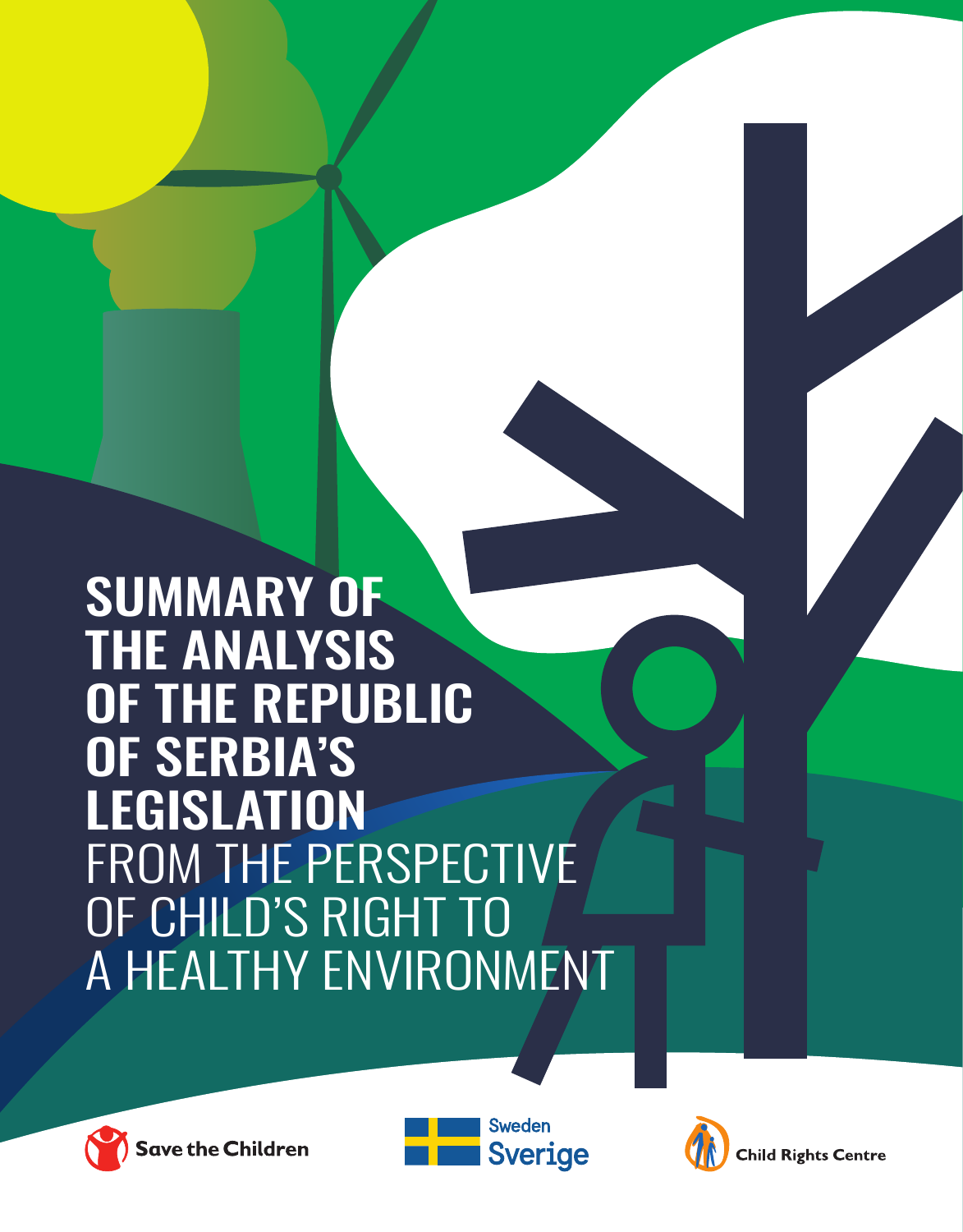**SUMMARY OF THE ANALYSIS OF THE REPUBLIC OF SERBIA'S LEGISLATION FROM THE PERSPECTIVE** OF CHILD'S RIGHT TO A HEALTHY ENVIRONMENT

The whole analysis is available in Serbian at: [https://cpd.org.rs/wp-content/uploads/2021/12/Analiza-zakonodavstva-Republike-Srbije](https://cpd.org.rs/wp-content/uploads/2021/12/Analiza-zakonodavstva-Republike-Srbije-iz-perspektive-prava-deteta-na-zdravu-zivotnu-sredinu-1.pdf)iz-perspektive-prava-deteta-na-zdravu-zivotnu-sredinu-1.pdf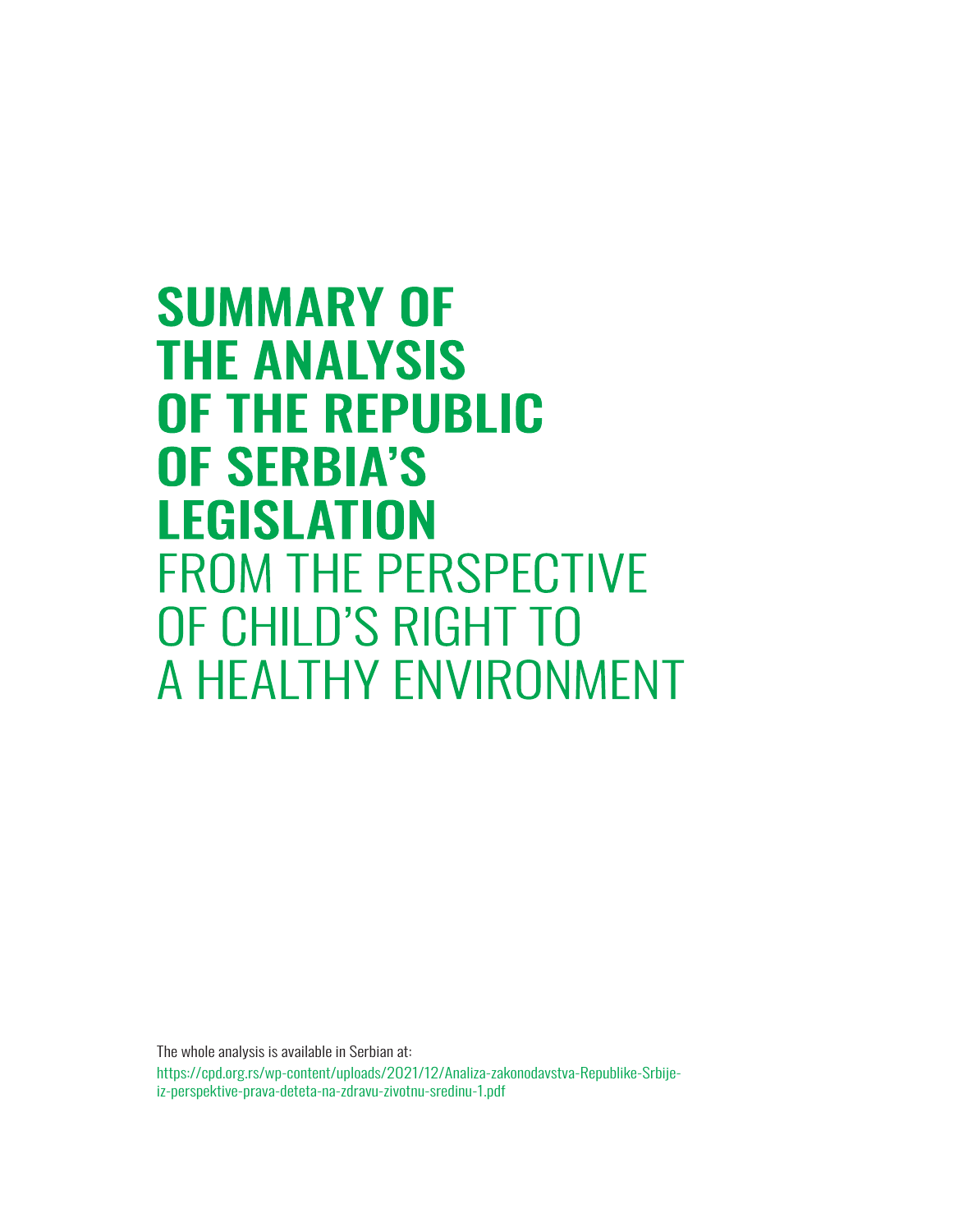## **SUMMARY OF THE ANALYSIS** OF THE REPUBLIC **OF SERBIA'S LEGISLATION** FROM THE PERSPECTIVE OF CHILD'S RIGHT TO A HEALTHY ENVIRONMENT

#### Publisher

Child Rights Centre Dobračina 29/3A 11000 Belgrade <www.cpd.org.rs>

For publisher Jasmina Miković, Child Rights Centre Director

Author Milena Banić, PhD

Proof-reader Milena Jakovljević

**Design** Rastko Toholj

Year October 2021

The Summary of the Analysis of the Republic of Serbia's Legislation from the Perspective of Child's Right to a Healthy Environment was conducted as part of the project "Child Rights in Policy and Practice" implemented by the Child Rights Centre in cooperation with Save the Children International, and funded by the Government of Sweden.

The views expressed in this Summary represent those of the publisher and do not necessarily represent the views of Save the Children International and the Government of Sweden.

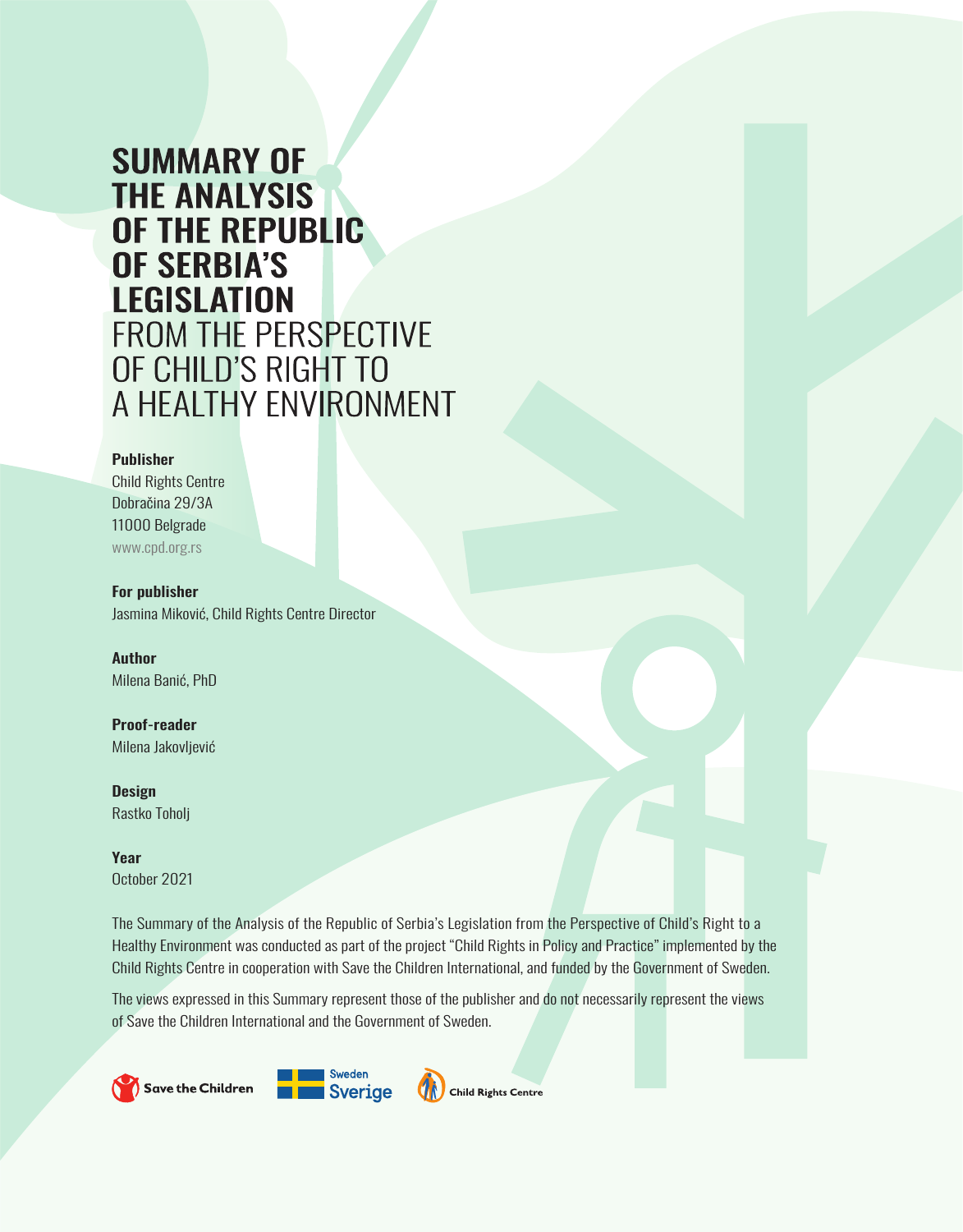## BRIEF OVERVIEW OF THE CONTEXT

Violation of the child's right to a healthy environment has serious consequences for children's lives. According to the World Health Organization's report, between 1.7 and 5.9 million deaths of children under age five each year are related to environmental pollution that could have been prevented. Air pollution alone caused 570.000 deaths in children under five due to respiratory infections such as pneumonia.<sup>1</sup>

The Committee on the Rights of the Child, in its Report of the 2016 Day of General Discussion on [Children's Rights and the Environment](https://www.ohchr.org/Documents/HRBodies/CRC/Discussions/2016/DGDoutcomereport-May2017.pdf), pointed out that violations of child's rights to a healthy environment have lifelong and transgenerational consequences, posing a human rights challenge. This document stresses that the violation of the child's right to a healthy environment is a global problem and that due to the states' failure to protect the environment, children everywhere in the world suffer violations of many rights, in particular the right to life, development, health, food, water, education, culture, play and other.<sup>2</sup>

The UN Special Rapporteur on human rights and the environment also clearly recognises the value of creating a healthy and sustainable environment and special protection of children as a vulnerable group. The 2018 **Report of the UN Special Rapporteur** on the issue of human rights obligations relating to the enjoyment of a safe, clean, healthy and sustainable environment points out that states' human rights obligations relating the environment must be strengthened especially with respect to children who are particularly vulnerable to environmental pollution and often unable to protect their rights<sup>3</sup>. The report points out that states have a duty to take efficient measures to protect children from real and foreseeable environmental damage, while primarily taking into account the best interests of the child in every decision-making process. The report also stresses the importance of education in the field of environmental protection, transparency of information and children's participation in decision-making, as well as strengthening mechanisms for protecting the child's rights to a healthy environment in case of violation of their rights.

The child's right to a healthy environment is guaranteed by international documents that recognise and stress the importance of environmental protection and the creation of a healthy environment for children.

Article 24 of the **Convention on the Rights of the Child** guarantees the child's right to health and obliges States Parties to prevent the dangers and risks of environmental pollution, having in mind that environ-

<sup>1</sup> The World Health Organization's report "Don't pollute my future!" — available at [https://www.who.int/publications/i/item/WHO-FWC-](https://www.who.int/publications/i/item/WHO-FWC-IHE-17.01)[IHE-17.01](https://www.who.int/publications/i/item/WHO-FWC-IHE-17.01)

<sup>2</sup> The UN Committee on the Rights of the Child's "Report of the 2016 Day of General Discussion — Children's Rights and the Environment" — available at<https://www.ohchr.org/Documents/HRBodies/CRC/Discussions/2016/DGDoutcomereport-May2017.pdf>

<sup>3</sup> UN Human Rights Council, Report of the Special Rapporteur on the issue of human rights obligations relating to the enjoyment of a safe, clean, healthy and sustainable environment, 24 January 2018, A/HRC/37/58, available at https://undocs.org/A/HRC/37/58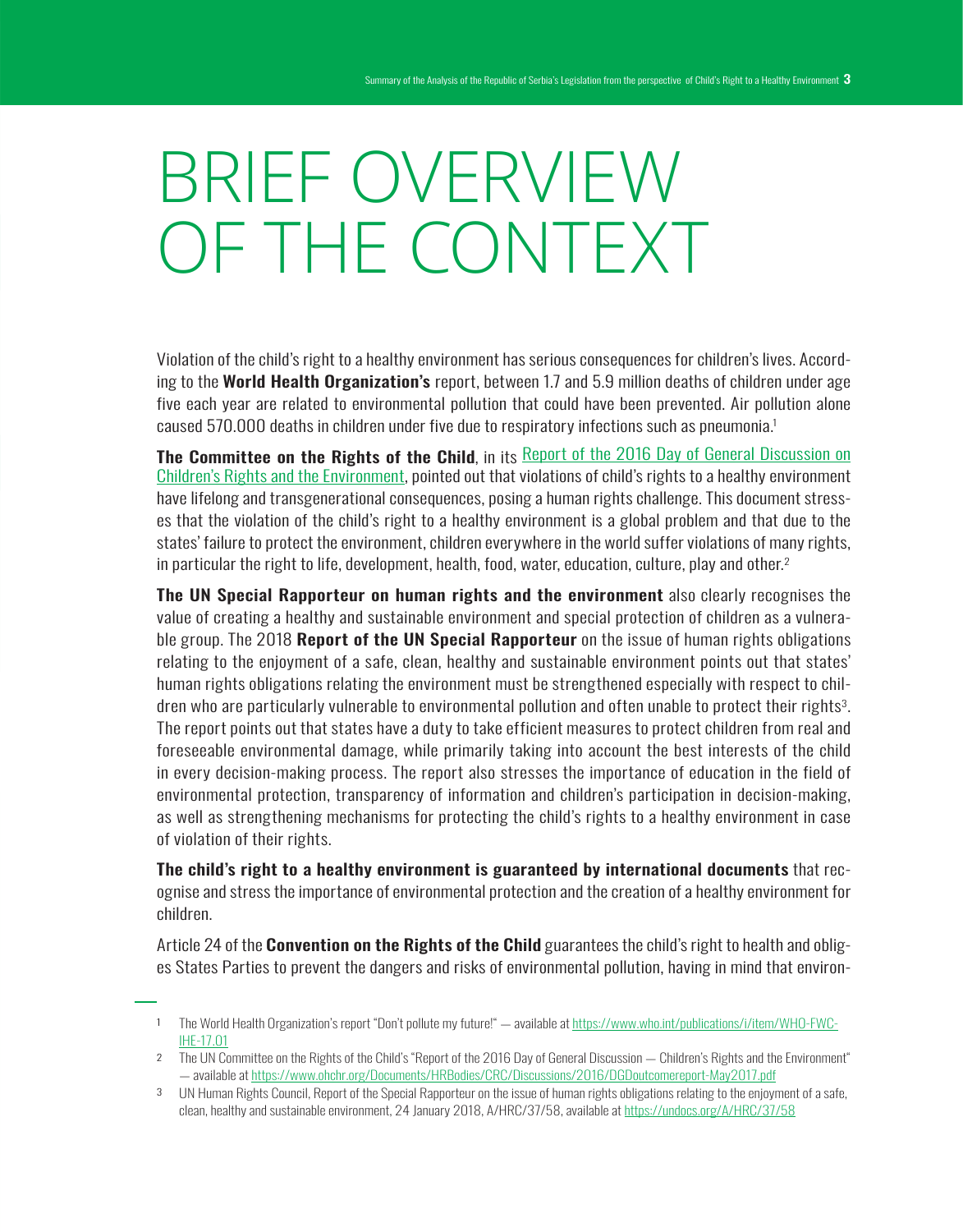mental pollution endangers the health and well-being of children. This document recognises the importance of the education of children about environmental protection. Article 29 of the Convention, which refers to the child's right to education, requires States Parties to direct the education of the child, inter alia, to the development of respect for the natural environment. The child's right to a healthy environment is closely linked to the implementation of the basic principles of the child's rights (the right to non-discrimination, the right to the best interests of the child, the right to life, survival and development and the right to participate), but also to the exercise of many other rights guaranteed by this document, such as the right to identity, the right to freedom of expression and access to information, the right to freedom of peaceful assembly and association, the right to leisure, play, recreation and cultural activities and other.

The practice of the UN Committee on the Rights of the Child also points to the importance of respecting and protecting the rights of the child to a healthy environment. The **Concluding Observations** of the Committee on the Rights of the Child for various countries also contain recommendations for improvements related to violations of the right to a healthy environment, such as environmental degradation and pollution, toxic waste, air pollution and greenhouse gas reduction, climate change, environmental education, the right to access information, children's participation in decision-making and the business sector's environmental impact<sup>4</sup>.

The UN Human Rights Council Resolution on the Rights of the Child: Realizing the rights of the child through a healthy environment<sup>5</sup> also recognises and stresses the importance of exercising the child's right to a healthy environment. This document highlights that denying the child's right to a healthy environment prevents the full enjoyment of many other rights by children, such as the right to life, health, living standards, education, the right of the child to be cared for by his or her parents, the right to rest and leisure, to engage in play, as well as the right of the child to be protected from economic exploitation. **The States** parties are obliged to take measures to prevent environmental harm and to protect the rights of children, given that they are particularly vulnerable to the effects of environmental harm. These measures include improving legislation and policies, but also preventing harmful practices of air, soil, water, food pollution, the loss of biodiversity, preventing climate change and other, as well as investing efforts by states to meet their obligations under multilateral environmental agreements and to achieve the 2030 Agenda Sustainable Development Goals.

One of the important aspects of exercising the child's right to a healthy environment, which is recognised in this document, is the active participation of children in making decisions about the environment. **The Reso**lution encourages States parties to ensure children's inclusive participation in environmental decision-making processes that are likely to affect their development and survival. The child's right to a healthy environment is also recognised in the framework of guaranteeing the child's right to education and recognising the importance of raising young people's environmental awareness and improving education that prepares them for the future.

<sup>4</sup> UNEP, Children's Rights and the Environment Guidance On Reporting To The Committee On The Rights Of The Child, available at <https://wedocs.unep.org/bitstream/handle/20.500.11822/34181/CRE.pdf?sequence=1&isAllowed=y>

<sup>5</sup> Human Rights Council, Rights of the child: realizing the rights of the child through a healthy environment, 5 October 2020, A/HRC/45/L.48/Rev.1, available at https://undocs.org/A/HRC/45/L.48/Rev.1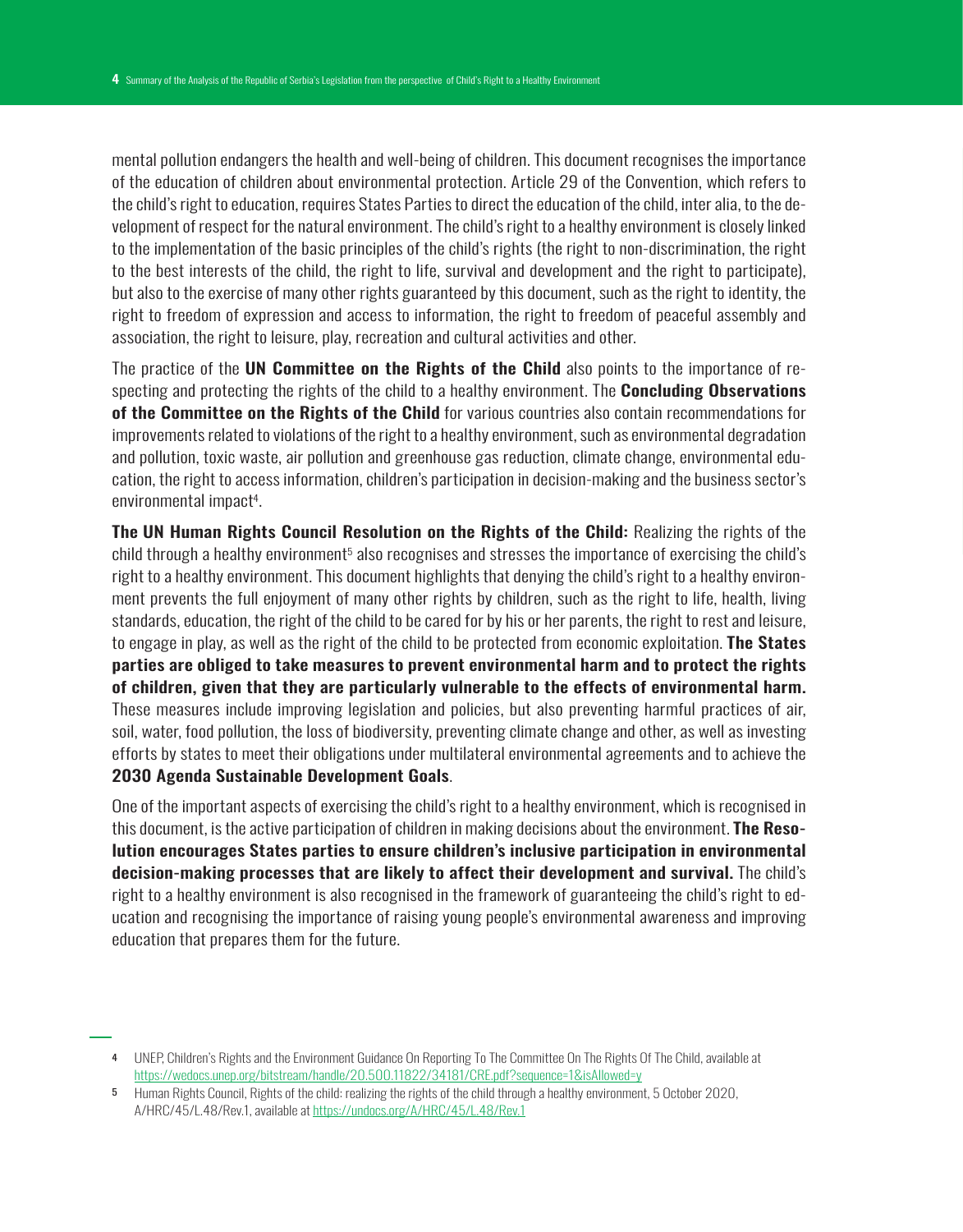The EU Strategy on the rights of the child $^6$  also recognises the importance of raising awareness about the importance of a healthy environment as a basis for changing and improving a democratic society, as well as the participation of children in building it. This document provides various measures for achieving participation and enhancing environmental awareness, such as regular consultation with children in the context of the Conference on the Future of Europe and the implementation of the Climate Package and Green Deal, as important strategic documents in the field of environmental protection.

The national legal framework of the Republic of Serbia does not recognise the child's right to a healthy environment or guarantee it as a special right, but it is protected through the legal framework that guarantees everyone the right to a healthy environment. Thus, the **Constitution of the Republic of Serbia**, as the highest legal act, guarantees everyone the right to a healthy environment and timely and full information about its state, which indirectly also applies to children.7 In the Republic of Serbia, currently there is no legislative framework that thoroughly regulates the exercise and protection of the child's right to a healthy environment in a systematic way, but there are a large number of laws and bylaws governing various areas of environmental and nature protection, as well as laws that regulate other legal areas, such as education, health, association, information, etc.

**The Law on the Rights of the Child**, as a reference law for exercising and protecting the rights of the child, has not yet been adopted. The latest Draft Law on the Rights of the Child and Ombudsperson for Children contains the provisions that guarantee every child the right to life and development in a healthy and safe environment, as well as the right to be informed about environmental protection, to actively participate in creating and maintaining a healthy environment and acquire knowledge about the environment, flora and animal welfare. It also stipulates the obligation of public authorities to ensure for all children, regardless of their personal characteristics and different living environments, protection from the pollution of air, water, food, as well as protection from inadequate sanitation, toxic agents, disease vectors, ultraviolet and other harmful radiation and from degraded ecosystems, including flora and fauna $^{\rm 8}$ . The part regulating the right to education, within the goals of education, also prescribes the obligation of public authorities to ensure that the child's education is directed towards the development of respect for the environment, including respect for flora and fauna.<sup>9</sup>

This [Analysis of the Republic of Serbia's Legislation from the Perspective of Child's Right to a Healthy](https://cpd.org.rs/wp-content/uploads/2022/01/Analiza-zakonodavstva-Republike-Srbije-iz-perspektive-prava-deteta-na-zdravu-zivotnu-sredinu-12-1.pdf)  [Environment](https://cpd.org.rs/wp-content/uploads/2022/01/Analiza-zakonodavstva-Republike-Srbije-iz-perspektive-prava-deteta-na-zdravu-zivotnu-sredinu-12-1.pdf) is aimed at mapping the legislative framework that regulates various areas of environmental protection and to which extent the existing legislative framework recognises the aspect of child rights. It also aims to serve as a reference document for further analysis, practical implementation and advocacy for amendments to legislation in the field of protection of the child's right to a healthy environment. Having in mind the complexity of this area, we have analysed the Republic of Serbia's legislation regulating the areas of air pollution, waste management, water pollution, biodiversity protection, climate crisis and adaptation to climate change and noise protection, in the context of exercising the child's right

<sup>6</sup> Communication from the Commission to the European Parliament, the Council, the European Economic and Social Committee and the [Committee of the Regions, EU Strategy on the rights of the child, 24.3.2021. COM\(2021\) 142 final, available at](https://eur-lex.europa.eu/resource.html?uri=cellar:e769a102-8d88-11eb-b85c-01aa75ed71a1.0002.02/DOC_1&format=PDF) https://eur-lex.europa. eu/resource.html?uri=cellar:e769a102-8d88-11eb-b85c-01aa75ed71a1.0002.02/DOC\_1&format=PDF

<sup>7</sup> Article 74 of the Constitution of the Republic of Serbia

<sup>8</sup> Article 16 of the Draft Law on Child's Rights and Ombudsman for Children, available at https://www.paragraf.rs/dnevnevesti/070619/070619-vest15.html

<sup>9</sup> Article 68 of the Draft Law on Child's Rights and Ombudsman for Children, available at https://www.paragraf.rs/dnevnevesti/070619/070619-vest15.html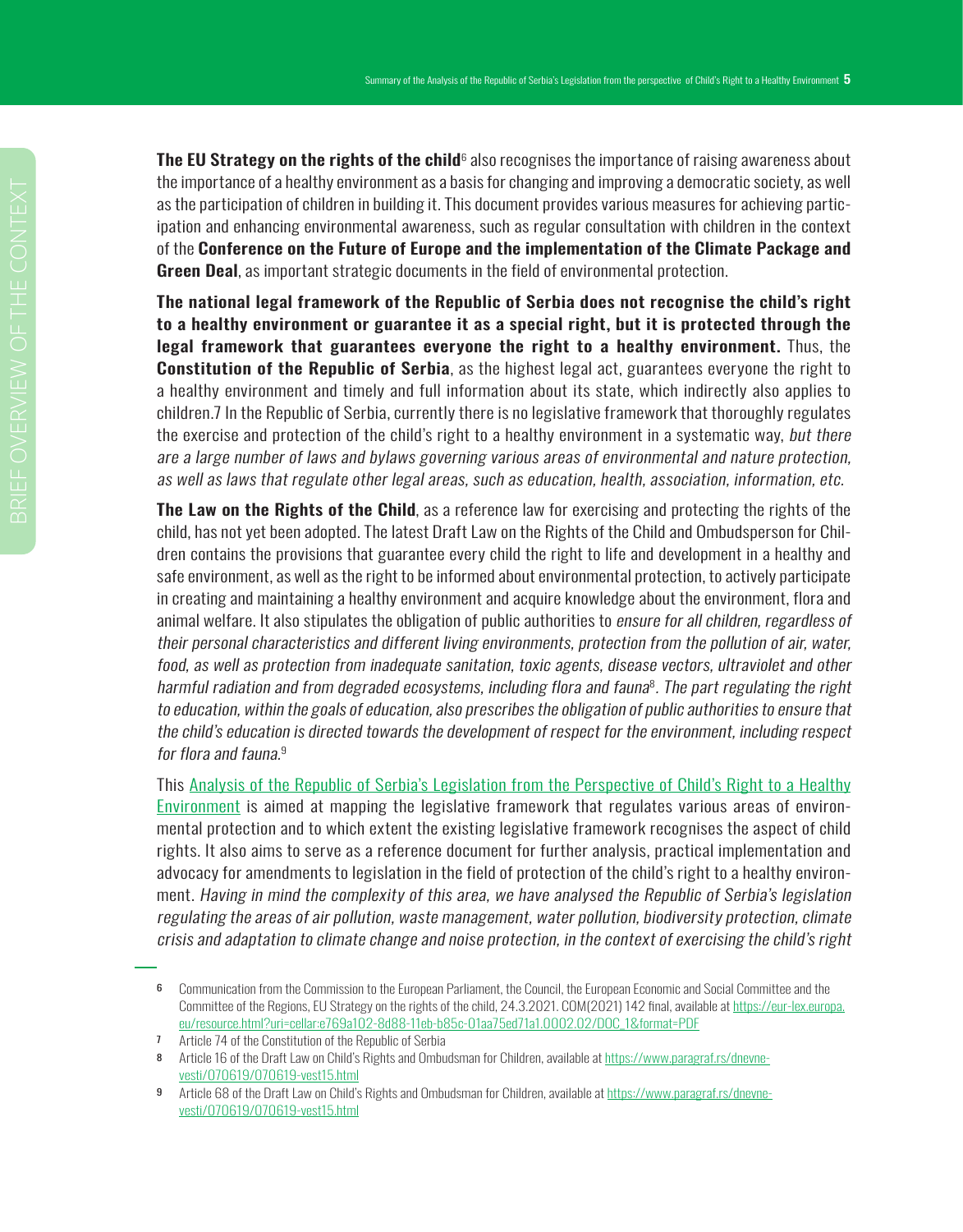to a healthy environment, as well as legislation relevant to the exercise of the child's right to information about environmental protection, children's participation in policy-making and the exercise of the child's right to education. These areas have been selected on the basis of the previous mapping of challenges in exercising the child's right to a healthy environment through the perspective of children and youth in the research ["Rights of the Child to a Healthy Environment in the Republic of Serbia"](https://cpd.org.rs/wp-content/uploads/2021/08/Prava-deteta-na-zdravu-zivotnu-sredinu-u-Republici-Srbiji-1.pdf), conducted by the Child Rights Centre in March and April 2021 as part of the project "Children's Rights in Policies and Practice", implemented by the Child Rights Centre in partnership with Save the Children International, and funded by the Government of Sweden.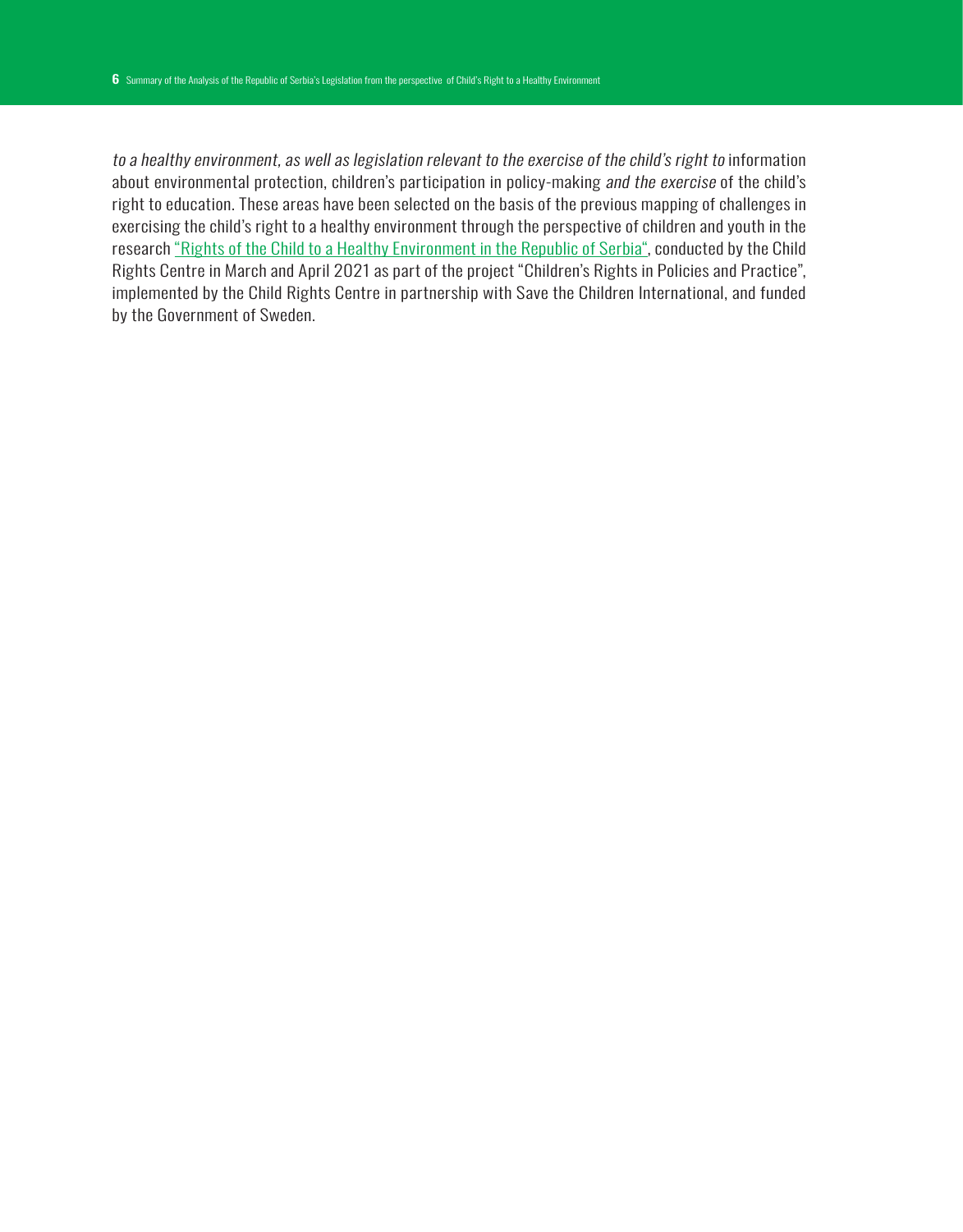# CONCLUSIONS AND RECOMMENDATIONS

The Analysis of the Republic of Serbia's Legislation from the Perspective of Child's Right to a Healthy Environment shows that this area is insufficiently recognised in the legislation of the Republic of Serbia.

There is **no systematic legislative framework** in this area, but the area of the child's right to a healthy environment is indirectly regulated through a legislative framework that governs various areas of environmental protection or other legal areas.

As regards the regulations related to air pollution, waste management, water pollution, biodiversity protection, spatial planning and adaptation to climate change and noise protection, the findings of this analysis have shown that the legislative framework does not sufficiently recognise children as a particularly vulnerable group, nor does it contain provisions that would ensure an additional level of protection for children or specifically apply to children. The legislative framework contains the obligation of adopting strategic documents in all these areas, but this obligation is also of a general nature and does not include a clearly prescribed obligation to define special measures in strategic documents for protecting the rights of the child and ensuring the child's right to a healthy environment. This practically means that **the child's right to a** healthy environment at this moment is realised only indirectly through the general protection of all citizens and the exercise of their right to a healthy environment, as guaranteed by the **Constitution.** However, this approach indirectly means compromising the rights of the child, because it does not respect the specific characteristics of children as a particularly vulnerable group and the fact that environmental pollution has a much greater impact on the health of children than on other citizens, which means that children need additional protection measures.

An additional problem is the fact that the legislative framework in the analysed areas is complex and insufficiently systematised and coordinated, which calls into question the efficiency of its **implementation in practice.** The complexity of regulating the area of waste management is especially stressed here, but this problem is also present in other analysed areas. Previous reports on all analysed areas point to the problem of inefficient implementation of stipulated provisions in practice, which indicates the problem of poor monitoring, but also raises the question of the quality of legislative solutions, their accuracy, systematicity and coordination. Insufficient implementation of legislative provisions in practice is an additional problem in terms of protection of child's rights to a healthy environment because the legislative framework not only does not recognise the aspect of children as a vulnerable group, but its poor implementation fails to provide a basic level of child protection as part of the general protection of all citizens of the Republic of Serbia.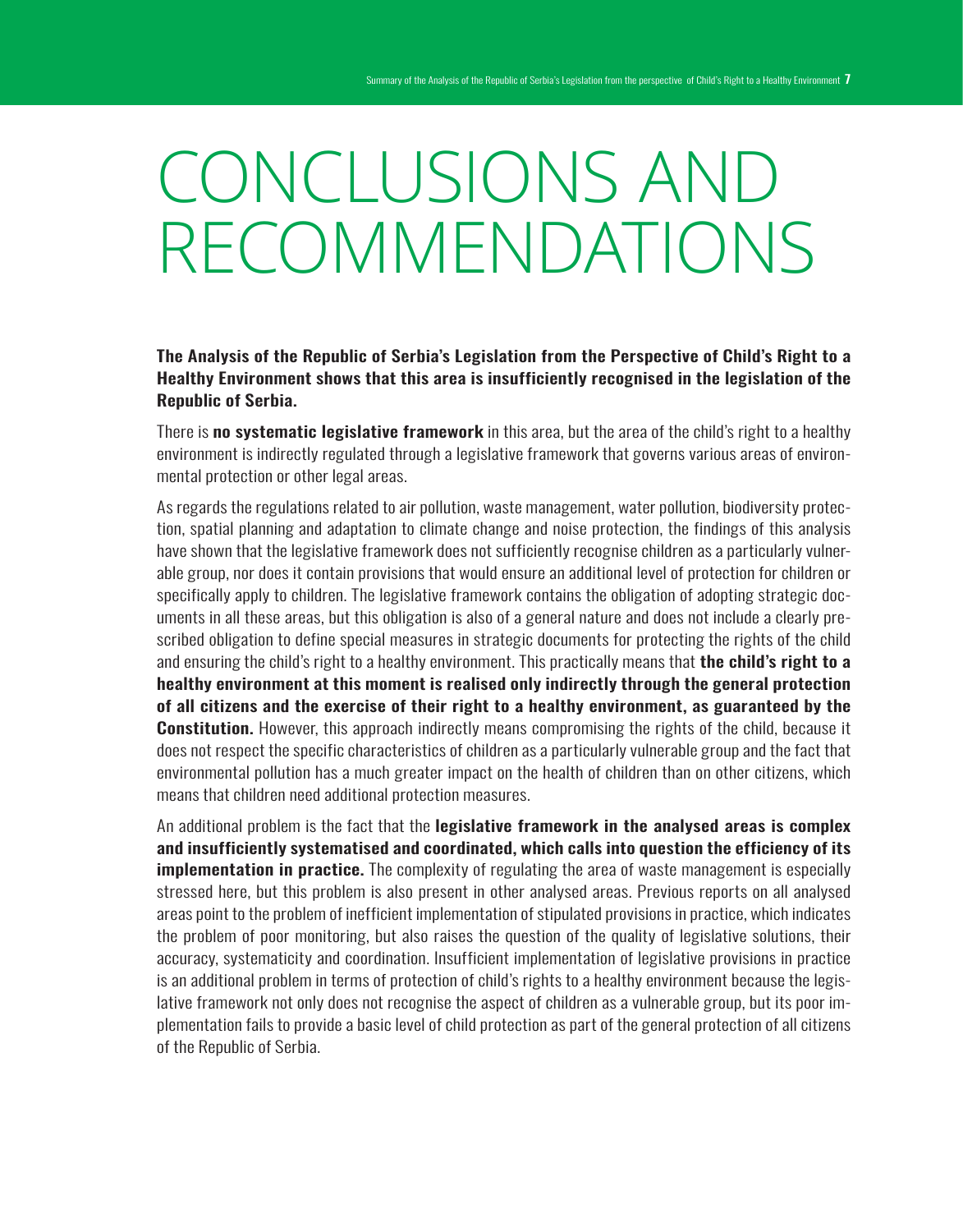The legislative framework of the Republic of Serbia neither recognises nor ensures the sufficient participation of children in the making of local policies in the field of environmental pro**tection and sustainable development.** Mechanisms for children's participation in local policy making have not been developed, while the existing mechanisms mainly include citizens who have the right to vote and exclude children. However, some new legal solutions, such as the Decree on the Methodology of Public Policy Management, Policy and Regulatory Impact Assessment, and Content of Individual Public Policy Documents, provide a basis for further creation of mechanisms that will ensure children's efficient participation in local policy making and development of strategic and planning documents that concern them personally. At the moment, the legislative framework provides greater opportunities for children to influence the creation of local policies through eco-activism and act through citizen associations or informal associations than through mechanisms developed within local self-governments that are almost non-existent.

As regards the **child's right to information** about environmental protection, which is one of the conditions for efficient participation of children, this analysis shows that this right is exercised mainly by prescribing the obligation for public authorities to make environmental protection information available also by protecting the right to free access to information of public importance through the work of the [Commissioner](https://www.poverenik.rs/sr/) [for Information of Public Importance and Personal Data Protection.](https://www.poverenik.rs/sr/) However, the legislative framework does not include the obligation of making all information available in a child-friendly language, which seriously compromises the full exercise of the child's right to information.

The legislative framework neither sufficiently provides a basis for exercising the right to education about environmental protection. This is especially due to the fact that the most important subjects — Civic Education, Nature Keepers and Sustainable Development, whose curricula are directly related to human rights, child's rights, environmental protection and sustainable development, are elective subjects and as such cannot ensure the full exercise of this right. This applies to both primary and secondary education and requires a change in terms of the urgent introduction of a mandatory subject in this area.

All this leads to the conclusion that the Republic of Serbia has yet to improve the legislative framework in the field of environmental protection in order to recognise and respect the specifics of children as a vulnerable group and provide a framework for effective exercise and protection of children's rights to a healthy environment.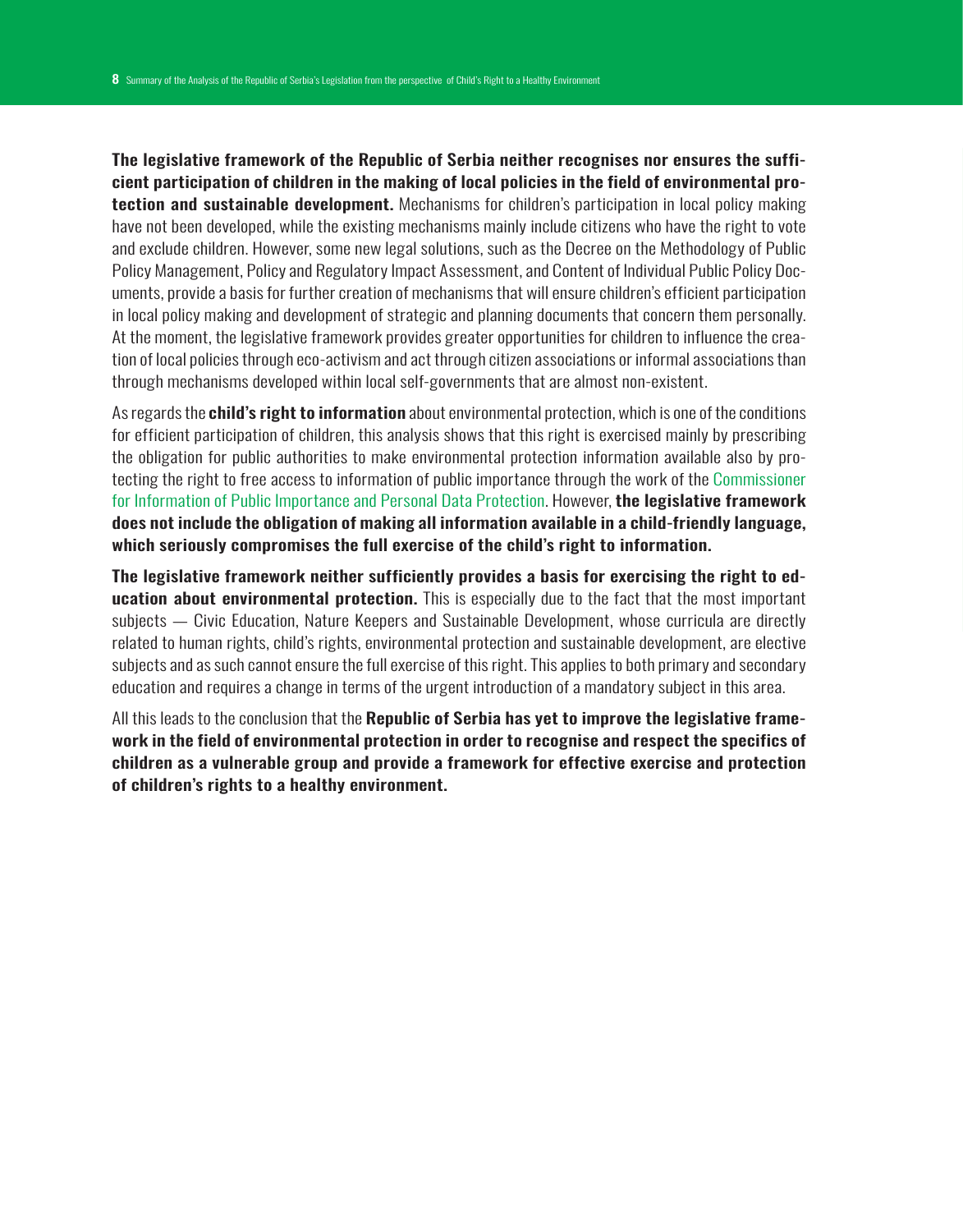#### Recommendations



**Urgently adopt the Law on the Rights of the Child, which would contain also the** provisions governing the child's right to a healthy environment.



**2 Improve the existing legislative framework** in the field of air pollution, waste management, water pollution, biodiversity protection, spatial planning, climate change adaptation and noise protection so that it recognises and respects the specifics of children as a vulnerable group and ensures full exercise of child's rights to a healthy environment in all these areas.



**Improve the legislative framework in other areas of environmental protection** so that it recognises the aspect of the child's right to a healthy environment.

- In the existing legislative framework for environmental protection, **amend the provisions on** the obligation to adopt strategic documents, in order to include the obligation to define special measures related to children in all strategic documents.
- 

**Solution** Improve mechanisms for children's participation in local policy making.



**6 Ensure that all public information in the field of environmental protection is<br>
transparent and accessible in a child-friendly language** transparent and accessible in a child-friendly language.



Improve the education system related to environmental protection at all levels of education.

**8 Introduce a mandatory subject in primary and secondary schools whose curriculum**<br>**8 includes the issues of human rights** child's rights environmental protection and includes the issues of human rights, child's rights, environmental protection and sustainable development.